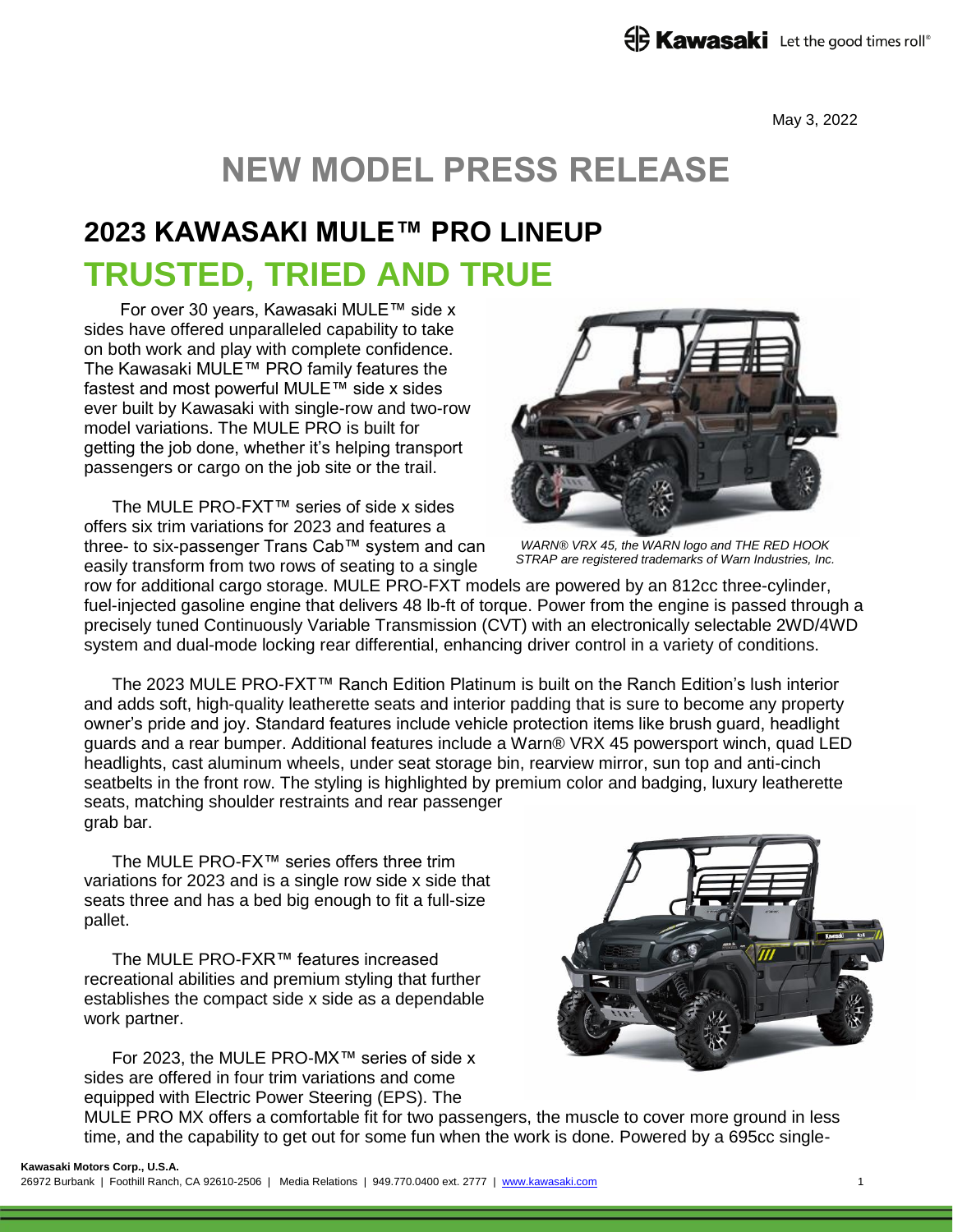cylinder digital fuel injection gasoline engine that delivers 42.7lb-ft of torque. Power from the engine is passed through a precisely tuned Continuously Variable Transmission (CVT) with an electronically selectable 2WD/4WD system and a dual-mode locking rear differential, enhancing driver control in a variety of conditions.

The 2023 MULE PRO-MX™ SE borrows design cues from the MULE PRO-MX™ EPS LE model and features a high-quality painted hood, premium color and graphics, electronic power steering, cast aluminum wheels, inner LED headlights, and a sun top and comes equipped with a factory installed 3,000 lb. winch with remote control for distanced operation.

Rounding out the MULE PRO family for 2023 is the diesel-powered MULE PRO-DXT™ EPS Diesel FE that is a Fleet Edition model. The MULE PRO diesel-powered series is perfect for any ranch, jobsite, farm or fleet. Designed to work hard, the MULE PRO-DXT EPS Diesel FE features the three- to six-passenger Trans Cab system that quickly converts the vehicle from single-row to double-row seating. The Fleet Edition model features a plastic roof, high visibility orange seat belts, horn and a universal key. This model is delivered in a Bright White color scheme, allowing customers to personalize the vehicle with their logo.

Each MULE PRO side x side is built with a tough chassis that provides a smooth ride through the use of independent suspension front and rear. The suspension provides a generous 8.7" of travel and excellent ground clearance. The entire MULE lineup is built to be the hardest worker on the jobsite.

To top it off, all Kawasaki MULE side x sides are confidently backed by the Kawasaki STRONG 3- Year Limited Warranty.

#### **2023 Model Variations**

**Kawasaki MULE PRO-DXT™EPS DIESEL FE Color**: Bright White **MSRP**: \$18,699 **Availability**: Now

**Kawasaki MULE PRO-MX™ EPS Color**: Firecracker Red, Timberline Green **MSRP**: \$13,599 **Availability**: Now

**Kawasaki MULE PRO-MX™EPS LE Color**: Super Black **MSRP**: \$14,199 **Availability**: Now

**MSRP**: \$16,099 **Availability**: Now

**Kawasaki MULE PRO-FXT™**

**Color**: Super Black

**Kawasaki MULE PRO-FXT™ EPS Color**: Bright White, Timberline Green **MSRP**: \$17,599 **Availability**: Now

### **Kawasaki MULE PRO-FXT™ EPS CAMO**

**Colors**: Realtree Xtra® Green Camo **MSRP**: \$19,099 **Availability**: Now

**Kawasaki MULE PRO-MX™ EPS CAMO**

**Color**: TrueTimber® HTC Green **MSRP**: \$14,299 **Availability**: Now

### **Kawasaki MULE PRO-FXT™ EPS LE**

**Colors**: Metallic Onyx Black, Metallic Sierra Blue **MSRP**: \$18,999 **Availability**: Now